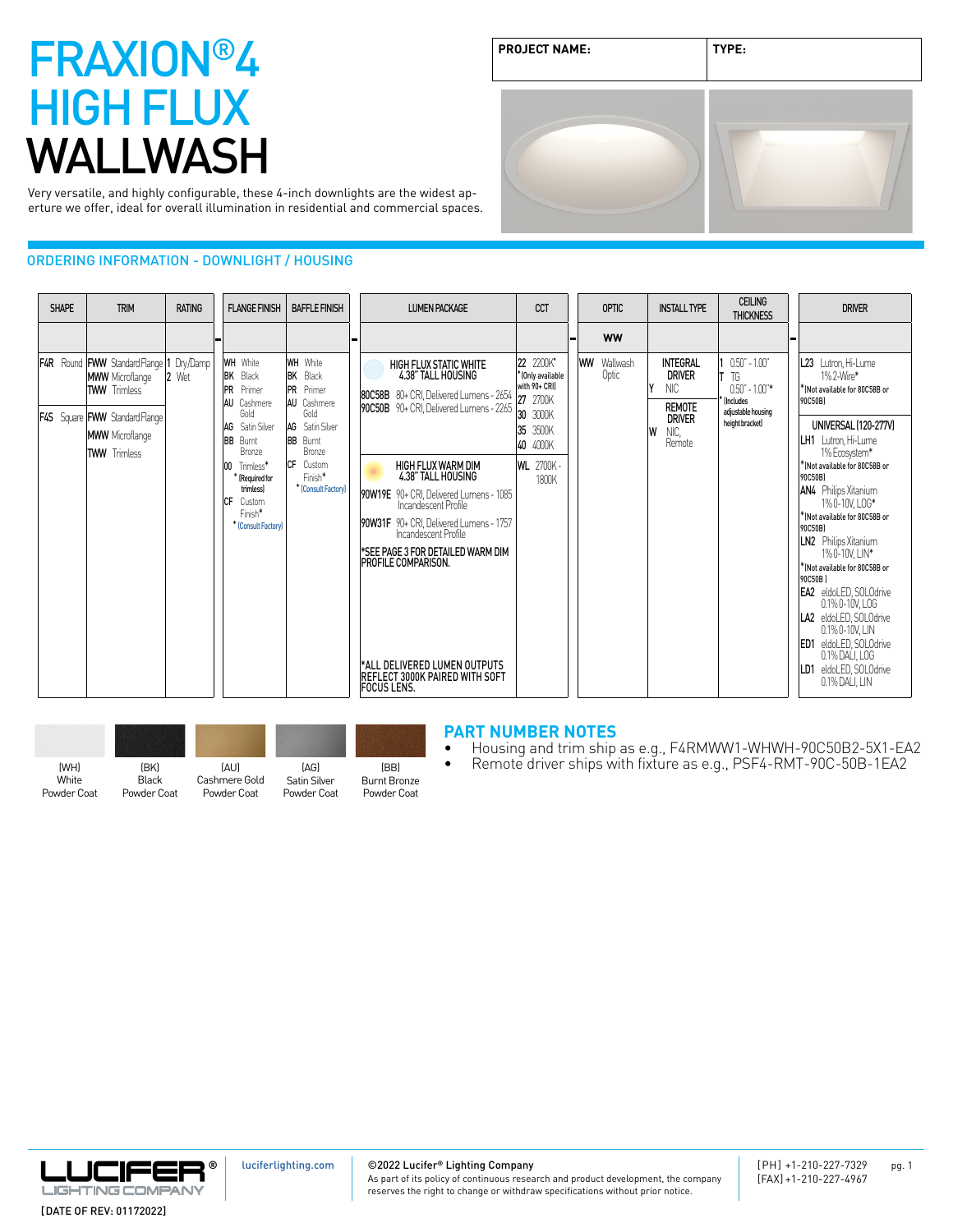#### **ACCESSORIES**

**REPLACEMENT BAFFLE ASSEMBLY (INCLUDES EFFECTS DEVICE)**

| <b>ASSEMBLY</b>                                        |   | <b>SHAPE</b>     | <b>TRIM</b>                                                                 | <b>RATING</b>             | <b>FLANGE FINISH</b>                                                                                        |   |  |
|--------------------------------------------------------|---|------------------|-----------------------------------------------------------------------------|---------------------------|-------------------------------------------------------------------------------------------------------------|---|--|
| <b>RBA</b>                                             | - |                  |                                                                             |                           |                                                                                                             | ۰ |  |
| <b>REPLACEMENT</b><br><b>BAFFLE</b><br><b>ASSEMBLY</b> |   | <b>F4R</b> Round | <b>FWW</b> Standard Flange<br><b>MWW</b> Microflange<br><b>TWW</b> Trimless | 1 $Dry/$<br>Damp<br>2 Wet | <b>WH</b> White<br><b>BK</b> Black<br><b>PR</b> Primer<br><b>AU</b> Cashmere Gold<br><b>AG</b> Satin Silver |   |  |
|                                                        |   | F4S Square       | <b>FWW</b> Standard Flange<br><b>MWW</b> Microflange<br><b>TWW</b> Trimless |                           | <b>BB</b> Burnt Bronze<br>CF Custom Finish*<br>* [Consult Factory]                                          |   |  |

#### **REPLACEMENT OPTICS**

Interchangeable optics accessible through fixture aperture. ■ **RO-70-WW-2** WW optic

#### **TG BRACKET ASSEMBLY**

Supplied with ceiling thickness "T" and recommended for installations in T-Grid and furring channel up to 1.5" tall. Available for ceiling thicknesses from 0.50" - 1.00".

#### ¨ **DHA-TG-KIT**

#### **HANGER BAR EXTENDER KIT**

Extends hanger bars from 24.0" to 46.0" maximum. ¨ **FRX-HBE-46** Extender, Hanger Bar

#### **EMERGENCY LIGHTING - REMOTE MOUNT ONLY**

During disruption of main power, emergency battery inverter provides temporary 120V or 277V to fixture.

| $\Box$ EMB-S-20/25-120/277-LEDX  | 20/25 watt max capacity, 120 or 277 VAC 60Hz, Non-Dimmable |
|----------------------------------|------------------------------------------------------------|
| $\Box$ EMB-S-100-120-LEDX        | 100 watt max capacity, 120 VAC 60Hz, Dimmable              |
| $\Box$ EMB-S-100-277-LEDX        | 100 watt max capacity, 277 VAC 60Hz, Dimmable              |
| $\square$ EMB-S-250-120/277-LEDX | 250 watt max capacity, 120 or 277 VAC 60Hz, Dimmable       |



©2022 Lucifer**®** Lighting Company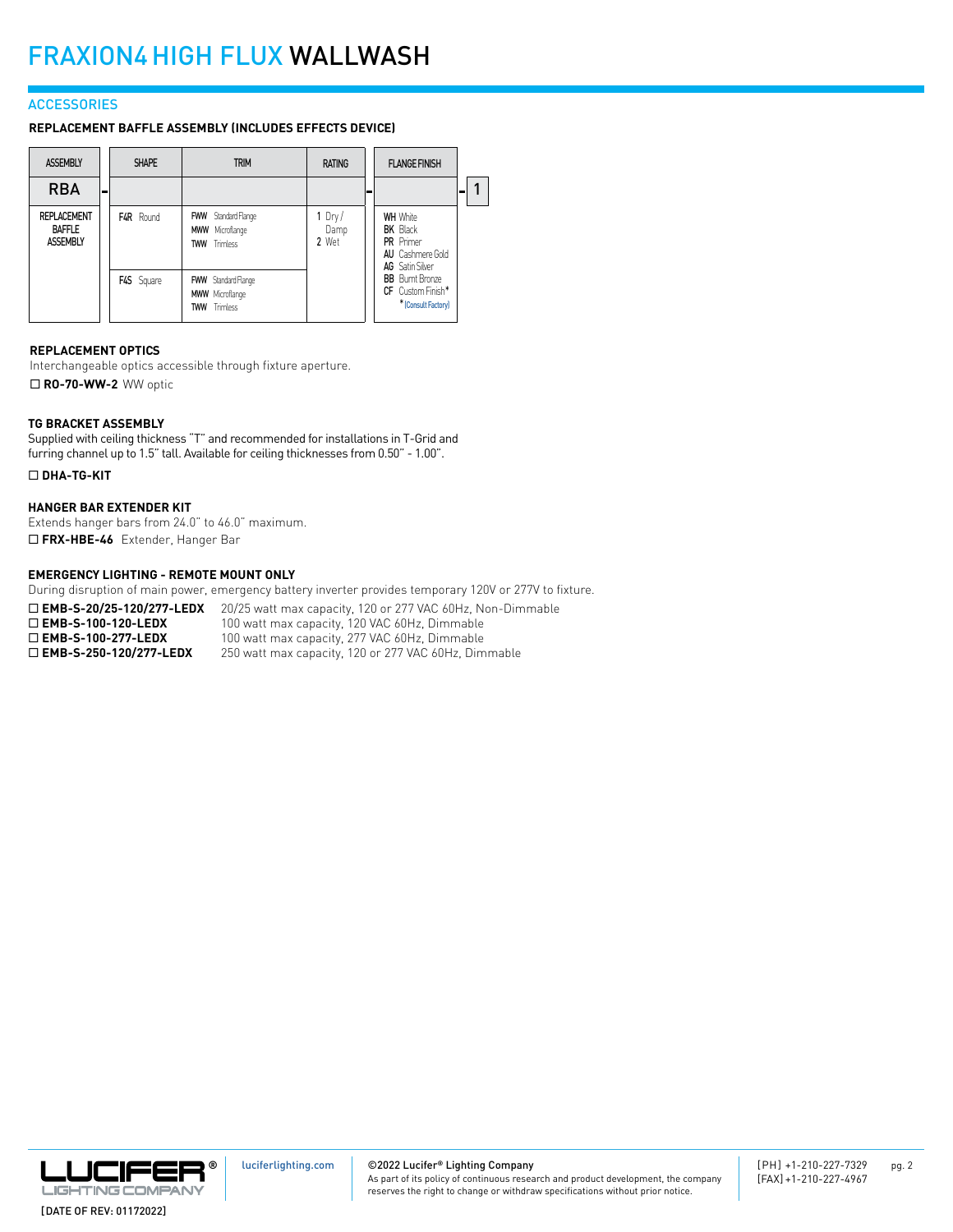## FRAXION4HIGH FLUX WALLWASH

## PERFORMANCE - 3000K - WALLWASH LENS

| <b>LUMEN</b>   | <b>WATTAGE</b> | <b>WW OPTIC</b>  |            |
|----------------|----------------|------------------|------------|
| <b>PACKAGE</b> |                | <b>DELIVERED</b> | <b>LPW</b> |
| 80C58B         | 53             | 2654             | 50         |
|                |                |                  |            |
| 90C50B         | 53             | 2265             | 43         |
|                |                |                  |            |
| 90W19E         | 23             | 769              | 33         |
| 90W31F         | 27             | 1247             | 46         |

| <b>OUTPUT MULTIPLIER</b> |                  |  |  |  |
|--------------------------|------------------|--|--|--|
| <b>CCT</b>               | <b>CCT SCALE</b> |  |  |  |
| 2700K                    | 0.957            |  |  |  |
| 3000K                    | 1.000            |  |  |  |
| 3500K                    | 1.019            |  |  |  |
| 4000K                    | 1.030            |  |  |  |
|                          |                  |  |  |  |

### WARM DIM PERFORMANCE

WARM DIM TO MIRROR INCANDESCENT DIMMING PROFILE

| 90W19E<br>2700K - 1800K | Full on<br>100% | Dimmed<br>to 80% | Dimmed<br>to 70% | Dimmed<br>to 50% | Dimmed<br>to 20% | Dimmed<br>to 10% | Dimmed<br>to 2% |
|-------------------------|-----------------|------------------|------------------|------------------|------------------|------------------|-----------------|
| CCT (K)                 | 2700            | 2650             | 2620             | 2520             | 2180             | 1950             | 1800            |
| Light Output (Lm)       | 769             | 615              | 538              | 385              | 154              | 77               | 15              |
| Power (W)               | 23              | 18               | 16               | 12               | 5                | $\overline{2}$   | .5              |
| Efficacy (LPW)          | 33              | 33               | 33               | 33               | 33               | 33               | 33              |



#### WARM DIM TO MIRROR INCANDESCENT DIMMING PROFILE

| 90W31F<br>2700K - 1800K | Full on<br>100% | Dimmed<br>to 80% | Dimmed<br>to 70% | Dimmed<br>to 50% | Dimmed<br>to 20% | Dimmed<br>to 10% | Dimmed<br>to 2% |
|-------------------------|-----------------|------------------|------------------|------------------|------------------|------------------|-----------------|
| CCT (K)                 | 2700            | 2650             | 2620             | 2520             | 2180             | 1950             | 1800            |
| Light Output (Lm)       | 1247            | 998              | 873              | 624              | 249              | 125              | 25              |
| Power (W)               | 27              | 22               | 19               | 14               | 5                | $\overline{2}$   | .5              |
| Efficacy (LPW)          | 46              | 46               | 46               | 46               | 46               | 46               | 46              |
| 2800                    |                 |                  |                  |                  |                  |                  |                 |





©2022 Lucifer**®** Lighting Company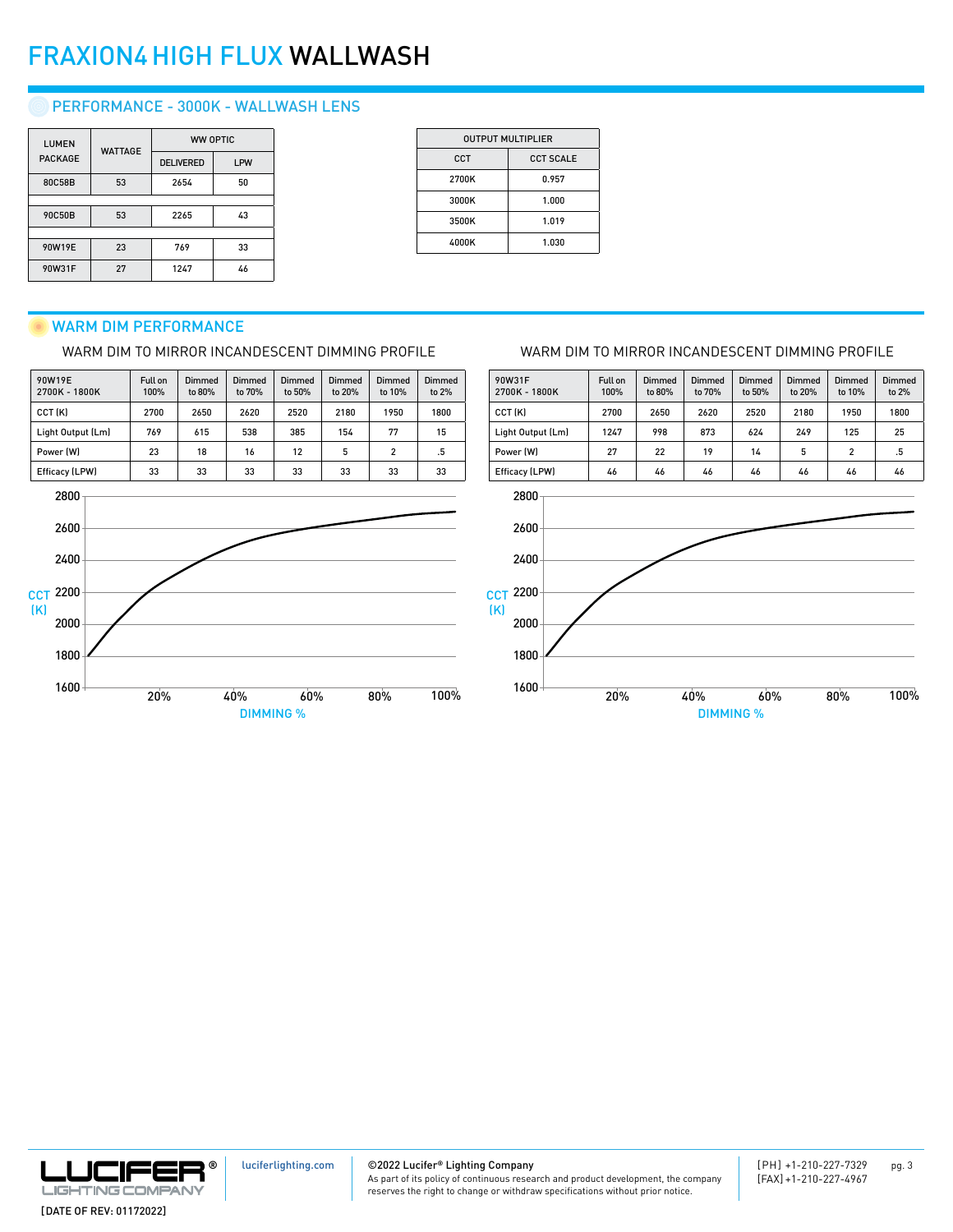## FRAXION4HIGH FLUX WALLWASH

#### DOWNLIGHT / HOUSING DIMENSIONS / DRAWINGS

#### LED A

Integral LED module design enables field service / replacement through housing aperture.

#### **D** OPTIC

Proprietary wallwash optic integrates Reflection, Refraction and TIR principles.

#### **G)** STANDARD FLANGE PROFILE

Installed after ceiling is complete. Requires 4.625" diameter cutout. Provides 0.86" total contractor (goof) allowance with 0.50" flange. Thickness measures 0.06". Wet location features integral silicone gasket.

#### **@** MICROFLANGE PROFILE

Installed after ceiling is complete. Requires 4.625" diameter cutout. Provides 0.42" total contractor (goof) allowance with 0.28" flange. Thickness measures 0.06". Wet location features integral silicone gasket.

#### **33** TRIMLESS PROFILE

Installs totally flush with the ceiling with no visible trim. Appliqué includes screws for mounting and has 0.06" plaster stop. Not recommended for stucco applications.

#### $\textcolor{black}{\mathbf{D}}$  effects devices

Asymmetrical spread lens, included and sealed in place, combined with angled optic and wide aperture enhance uniformity.

#### **B** ROUND/SQUARE BAFFLE

Die-cast removable baffle minimizes aperture glare and conceals view into housing; includes silicone gasket.









[luciferlighting.com](http://luciferlighting.com/)

©2022 Lucifer**®** Lighting Company

As part of its policy of continuous research and product development, the company reserves the right to change or withdraw specifications without prior notice.

Ø4.25" Ø2.80"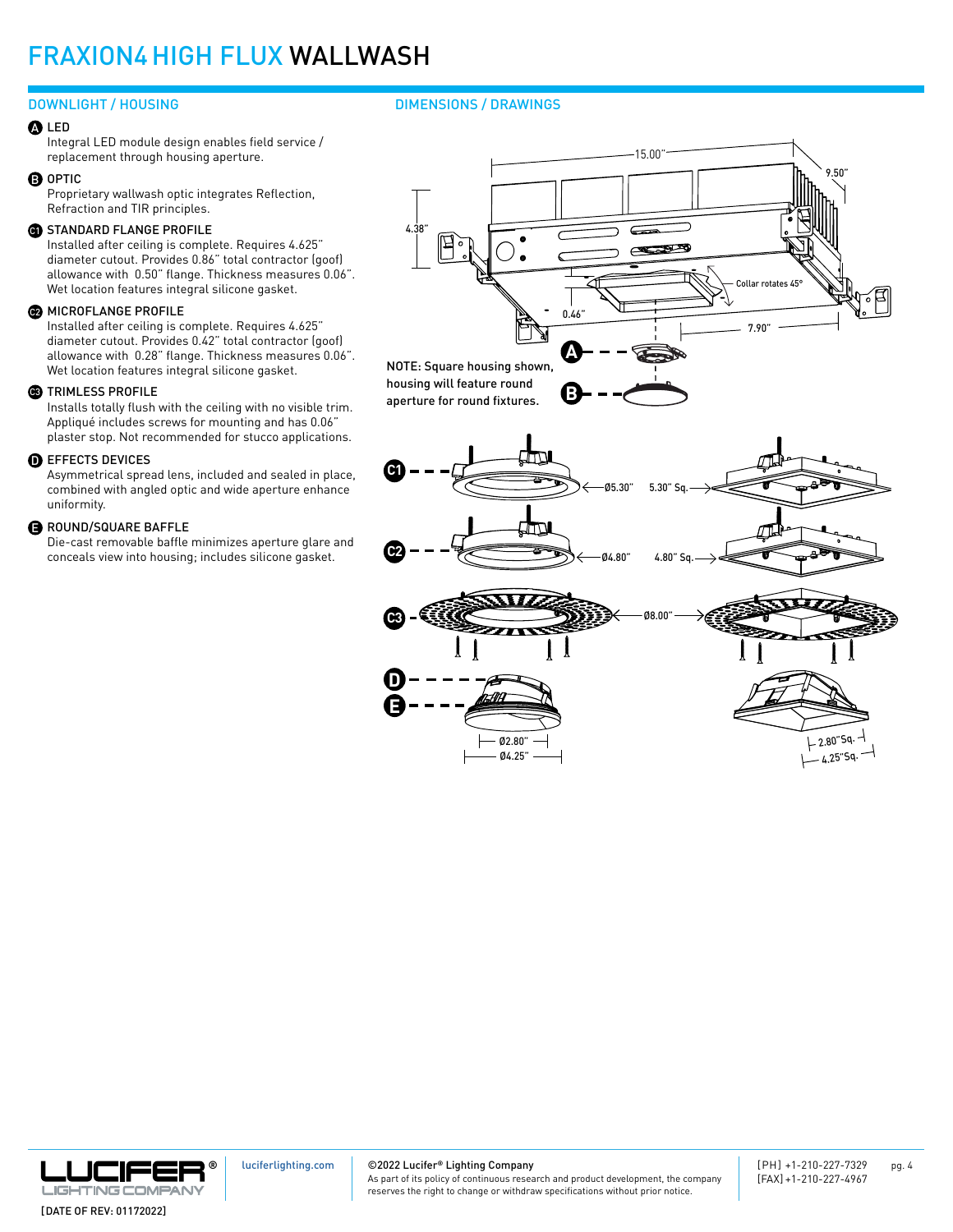## FRAXION4HIGH FLUX WALLWASH

#### DOWNLIGHT / HOUSING

TRIMLESS APPLIQUÉ DETAIL Integrated appliqué for plaster floating directly to baffle. F

#### TG BRACKET ASSEMBLY  $\boldsymbol{\Theta}$

Adjustable height bracket assembly provided with ceiling thickness "T" and recommended for installations in T-Grid and with furring channel. Hanger bars are installed to adjustable bracket. Allows housing to be raised and lowered; ceiling thickness remains 0.5" to 1.0" max.

#### NIC HOUSING H

- Minimum 0.50" setback from combustible and non-combustible materials on all sides and top of housing.
- Minimum 3.00" setback from insulation material having max R-Value 30 on all sides and top of housing.
- Minimum 6.00" setback from polycell spray foam insulation having max R-Value 60.

#### REMOTE POWER SUPPLY o

Provided with install Type "W". Remote power supply provides additional driver options. Consult installation guide for maximum allowable secondary run lengths between PSF4-RMT and fixture. Must be installed in an accessible location. See page 6 for maximum allowable wiring distances.

#### HOUSING NOTES

- 90W19E: Do not install in environments where ambient temperatures exceed 40°C (104°F).
- 80C58B, 90C50B, and 90W31F: Do not install in environments where ambient temperatures exceed 35°C (95°F).
- Power supply compartment and all splice connections may be serviced from room side.
- Consult factory for spacing requirements for any installations exceeding R-Value 60.
- Hanger bars fitted to short side of housing; extend from 14.0" to 24.0", but may be field cut to accommodate narrow stud spacing. Can be extended up to 46" maximum with FRX-HBE-46 kit.
- Hanger bars and brackets add 4.00" to the overall dimension, but are excluded from the setback requirements.
- Housings for round trims feature a round aperture housing collar, and for square trims, a square housing collar, accommodating ceiling thicknesses between 0.50" and 1.00".

DIMENSIONS / DRAWINGS







[luciferlighting.com](http://luciferlighting.com/)

©2022 Lucifer**®** Lighting Company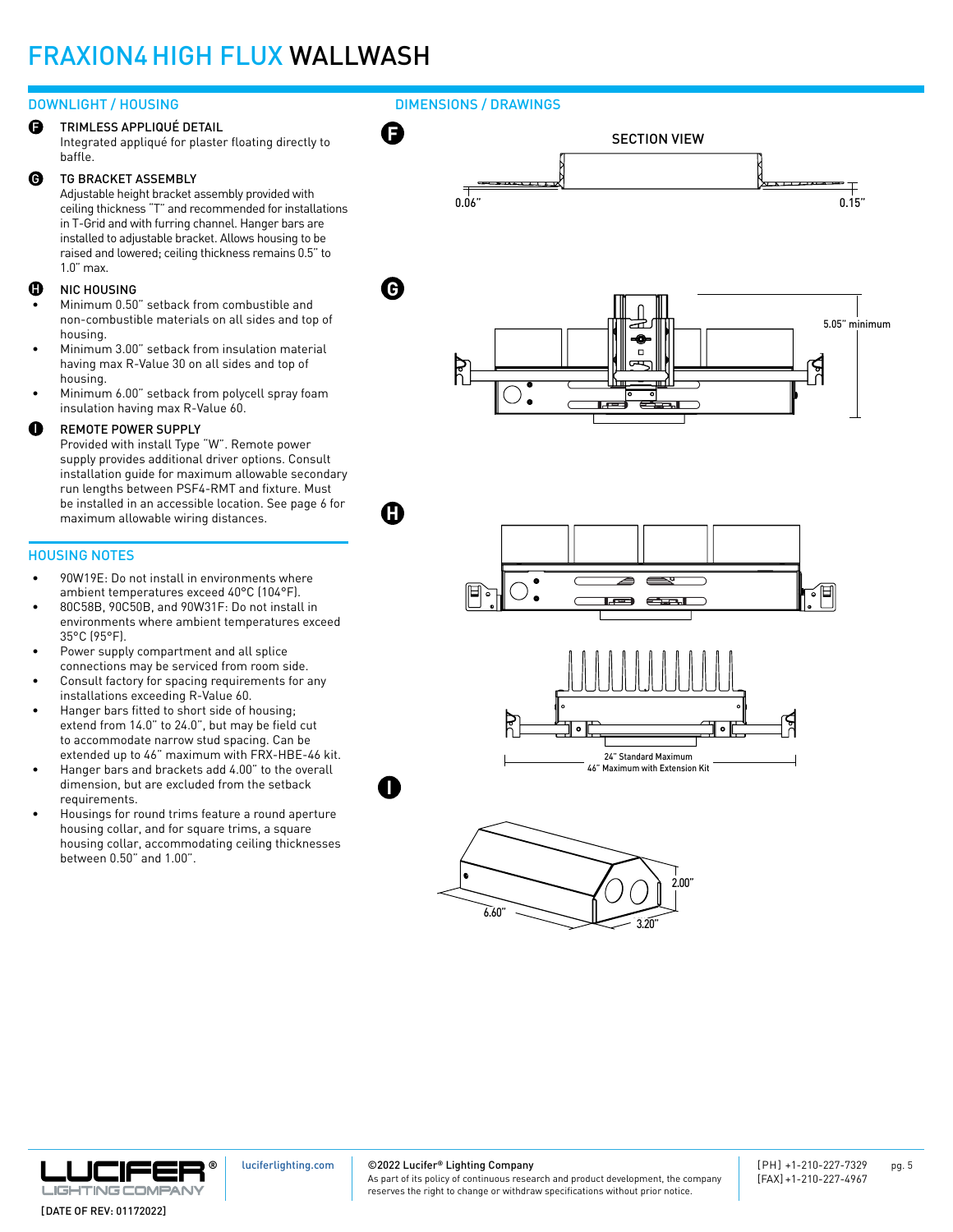### **TECHNICAL**

#### **CONSTRUCTION**

Downlight: Painted finishes are granulated powder coat. Housing: Aluminum and 22 Gauge galvanized steel. Extruded aluminum housing panel to act as heat-sink. Remote Power Supply: 22 Gauge galvanized steel. Appliqué: Zinc Alloy

#### **STATIC WHITE LED**

2-step MacAdam ellipse LED module available in 80+ and 90+ CRI configurations in color temperatures of 2700K, 3000K, 3500K and 4000K. Average rated lamp life of 50,000 hours. LED and driver assemblies are field-replaceable.

#### **WARM DIM LED**

3-step MacAdam ellipse warm dim LED module available in 90+ CRI configuration. 2700K at full brightness, warming to 1800K at full dim. Average rated lamp life of 50,000 hours. LED and driver assemblies are field-replaceable.

#### **POWER SUPPLY PERFORMANCE AND DIMMING INFORMATION**

|              | <b>ELV</b> | EC <sub>0</sub> |       | $0-10V$         | <b>DALI</b>                                                |                 |                 |                |
|--------------|------------|-----------------|-------|-----------------|------------------------------------------------------------|-----------------|-----------------|----------------|
| Power Supply | L23        | LH1             | AN4   | LN <sub>2</sub> | EA <sub>2</sub>                                            | LA <sub>2</sub> | ED <sub>1</sub> | LD1            |
| Minimum °C   | 0°C        |                 |       |                 | 0 °C   -20 °C   -20 °C   -20 °C   -20 °C   -20 °C   -20 °C |                 |                 |                |
| Maximum °C   | 40 °C      | 40 °C           | 40 °C | 40 °C           | 40 °C                                                      | 40 °C           | 40 °C           | $40^{\circ}$ C |
| Dimming %    | 1.0%       | 1.0%            | 1.0%  | 1.0%            | 0.1%                                                       | 0.1%            | 0.1%            | 0.1%           |

Note: For L23, LH1, AN4, EA2 and LA2 drivers consult chart on page 7 to confirm appropriate dimming curve for compatibility with selected control.

#### **SPACING**

Recommended fixture spacing is 36" on center with 36" setback from wall plane.

#### **MAXIMUM ALLOWABLE REMOTE DRIVER WIRING DISTANCES**

|                    | <b>WIRE AWG</b> |      |      |     |    |
|--------------------|-----------------|------|------|-----|----|
| <b>DRIVER</b>      | 12              | 14   | 16   | 18  | 20 |
| AN4, LN2           | 285             | 180' | 113' | 71' | 45 |
| L23, LH1           | 60              | 40   | 25   | 15' | -  |
| EA2, LA2, ED1, LD1 | ۰               | ۰    | 118  | 72  | 46 |

#### **LISTING**

cTUVus listed to UL1598 standard for Dry / Damp and Wet locations. U.S. Patent: 10,317,066

#### **BUY AMERICAN ACT**

All Fraxion4 High Flux Wallwash configurations are Buy American Act compliant.

#### **WARRANTY**

Manufacturer's 1-year warranty guarantees product(s) listed to be free from defects in material and workmanship under normal use and service. 5-year warranty on LED and power supply to operate with 70% of the original flux and remain within a range of 3 duv. 10-year Lutron Advantage limited warranty available on Lutron equipped systems. Warranty period begins from the date of shipment by Seller and conditional upon the use of manufacturer-supplied power supply. Consult website for full warranty terms and conditions.



#### ©2022 Lucifer **®** Lighting Company